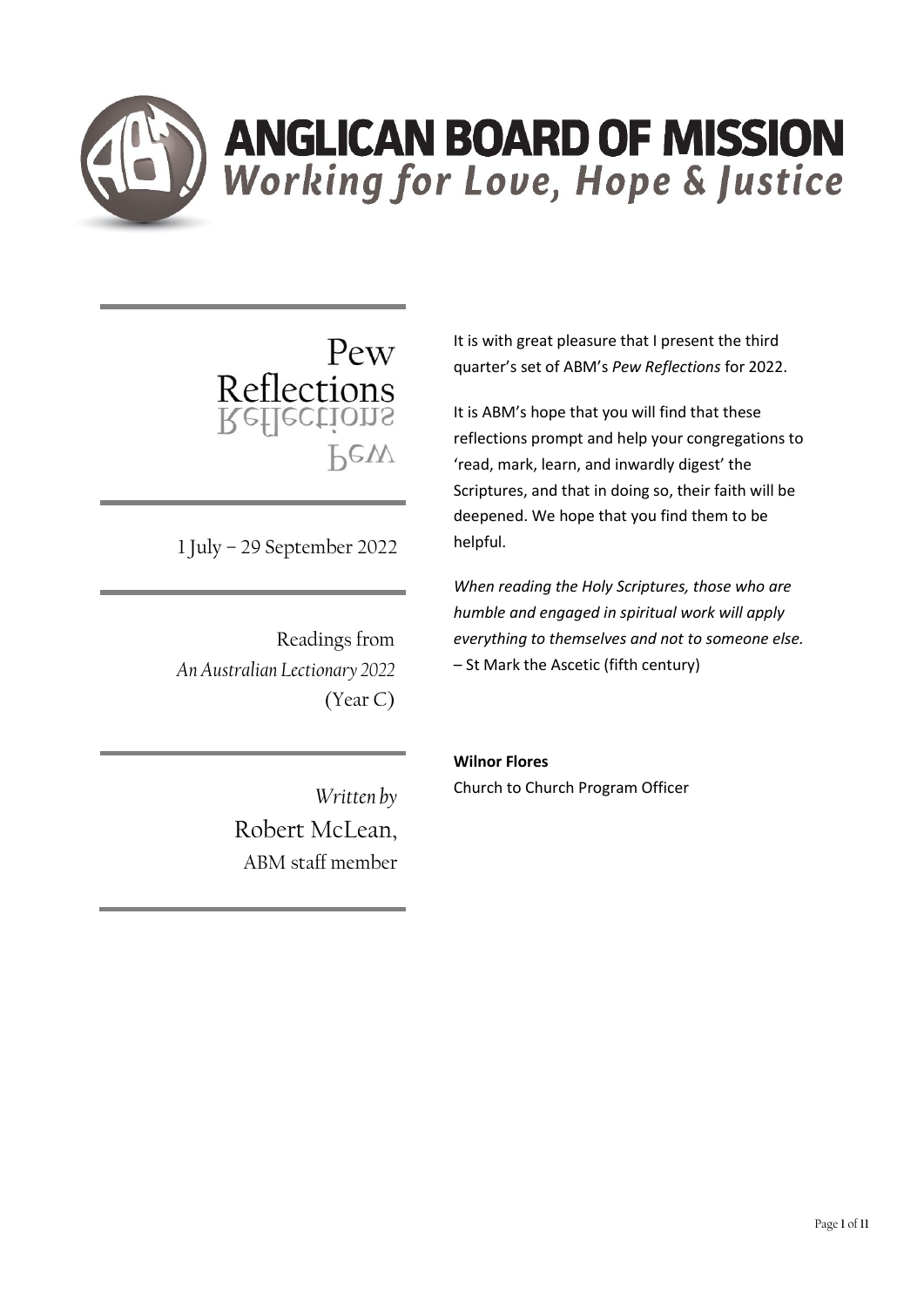# *Robert McLean*



This quarter's reflections have been written by Robert McLean, who has been with ABM since 2008.

Robert completed a postgraduate degree in theology from the University of Otago in New Zealand in 1996 and has been employed within the Anglican Church in various roles ever since.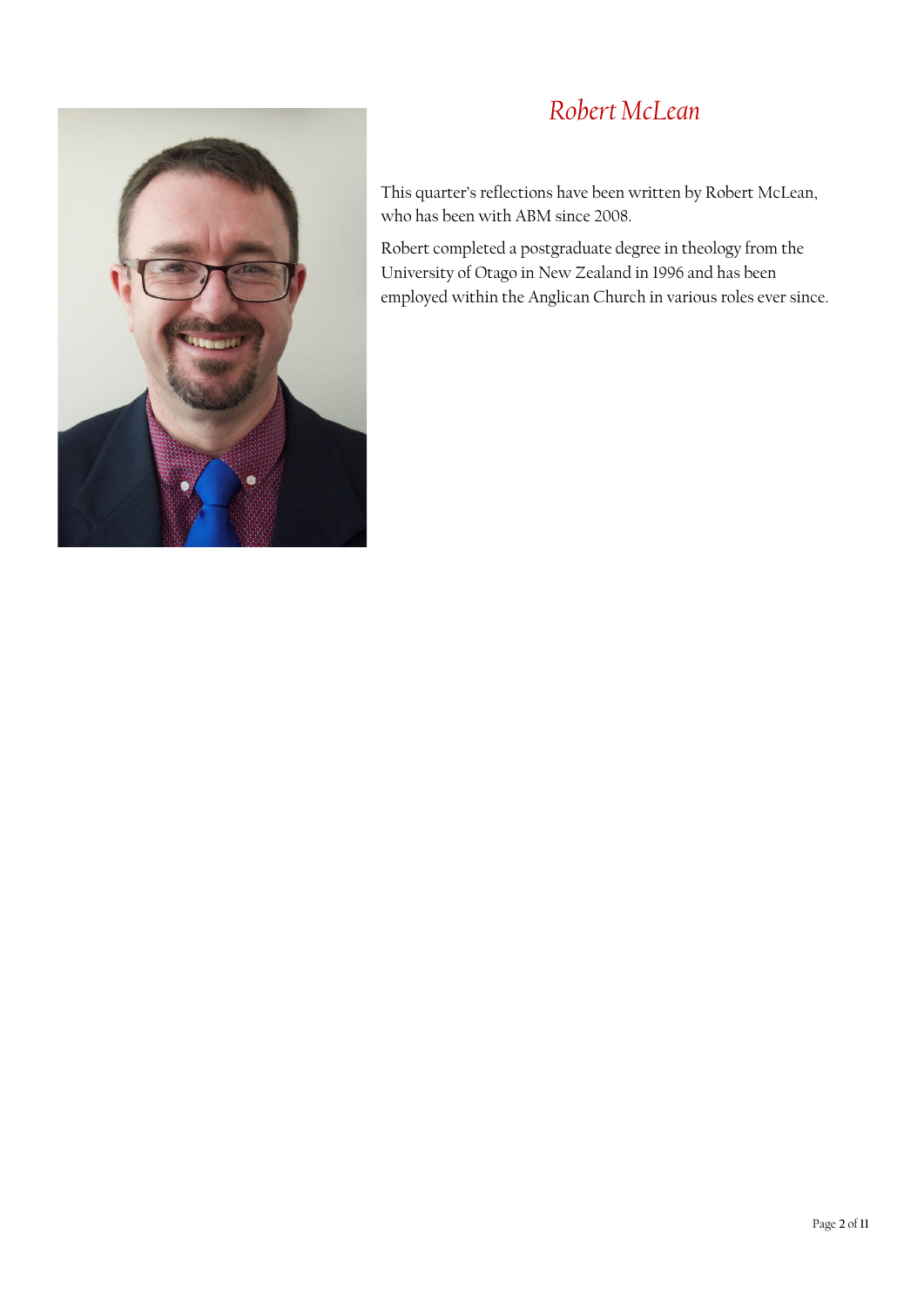# How to use ABM's *Pew Reflections*

ABM's Pew Reflections are designed for you to be able to easily cut and paste them into your pew bulletins and apply your own formatting. As every parish bulletin has its own house style it is important that you use a typeface that fits into yours but as a general guide they can be formatted like the two examples below. We try to ensure that they take up about half of an A5 sheet, though some writers are more concise than others.



**Pew Reflections**

**Good Friday – Friday 3 April 2015**

• Isaiah 52.13 – 53.12; Psalm 22 1 Corinthians 1.18-31 *or* Hebrews 10.16-25 John 18.1 – 19. 42

Good Friday could be called 'Where is God day?' so often is that question posed by the various texts offered today. The answer, where it is given, is in suffering, disfigurement, on a cross, wherever we would not like to look.

- Pray for the lost and the dying. Pray too for ecumenical and interfaith relationships.
- Pray for ABM's Aboriginal and Torres Strait Islander partners, giving thanks for the work they do to further God's mission in the world.

### **Pew Reflections**

### **Good Friday**

#### **– Friday 3 April 2015**

• Isaiah 52.13 – 53.12; Psalm 22 1 Corinthians 1.18-31 or Hebrews 10.16-25 John 18.1 – 19. 42

*Text:* The Very Rev. John Roundhill, Dean of Bendigo © Anglican Board of Mission, 2015

Good Friday could be called 'Where is God day?' so often is that question posed by the various texts offered today. The answer, where it is given, is in suffering, disfigurement, on a cross, wherever we would not like to look.

- Pray for the lost and the dying. Pray too for ecumenical and interfaith relationships.
- Pray for ABM's Aboriginal and Torres Strait Islander partners, giving thanks for the work they do to further God's mission in the world.
- Text: The Very Rev. John Roundhill, Dean of Bendigo © Anglican Board of Mission, 2015

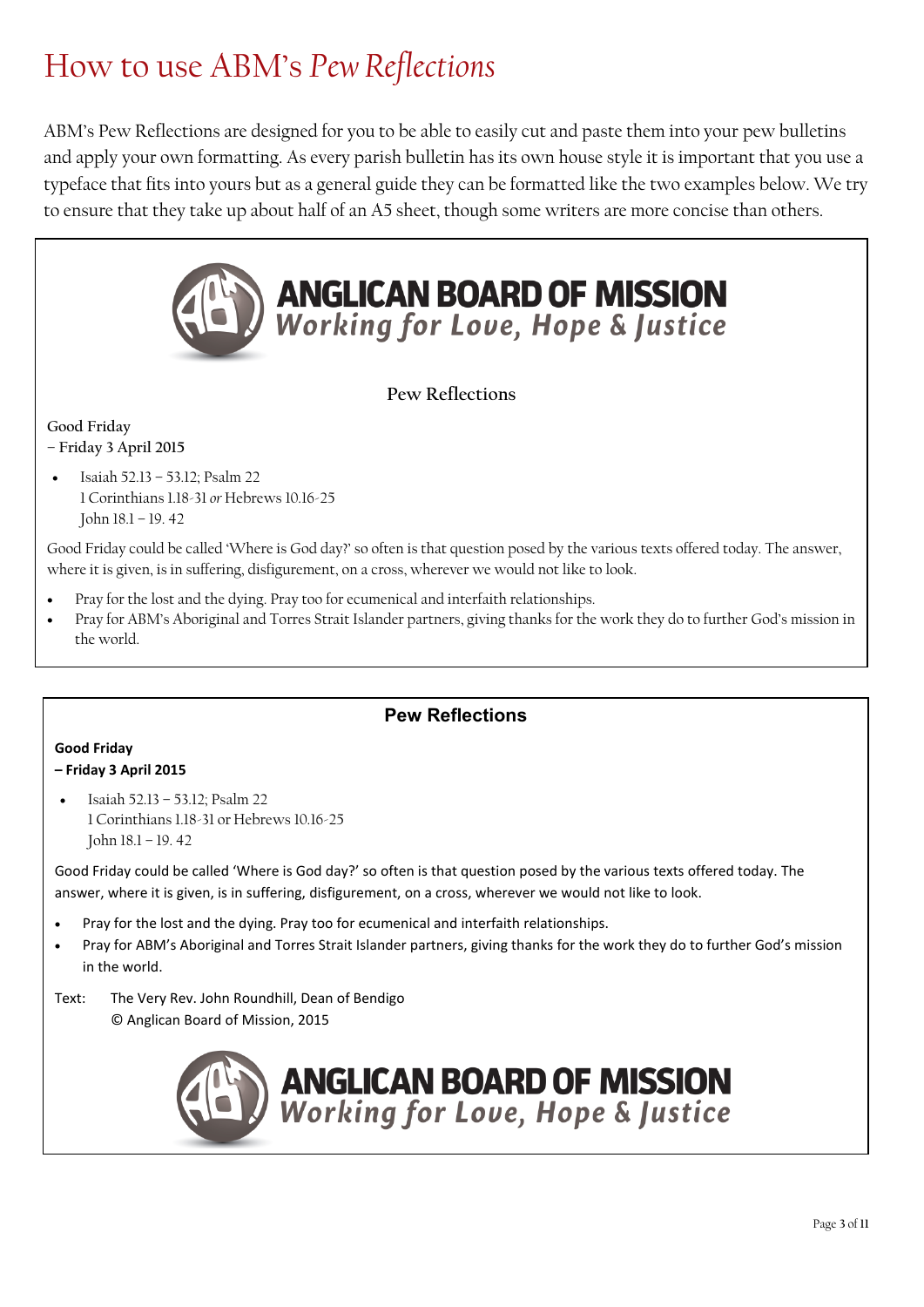# *Pew Reflections, Third Quarter 2022* **1 July – 29 September**

#### **The Coming of the Light – Friday 1 July 2022**

• Isaiah 58.8-11; Psalm 27; 2 Corinthians 4.5-6; John 12.35-47

In today's gospel reading we find Jesus urging his disciples to believe in the light so that they may become children of light. Our beliefs shape what we become. What do we believe that helps us to become faithful disciples? What beliefs hinder us from that goal?

- Jesus Christ, Light of the World, may my footsteps be guided by you, and may I believe those things which draw me closer and closer to your heart.
- Give thanks for the distinctive contribution that Torres Strait Islanders make to the Anglican Church of Australia
- *Text:* Robert McLean © Anglican Board of Mission, 2022

### **EITHER**

**Ordinary Sunday 14C [Pentecost 4] – Sunday 3 July 2022**

• 2 Kings 5.1-14; Psalm 30; Galatians 6.(1-6) 7-18; Luke 10.1-12, (13-16) 17-24

In today's reading from St Luke, we read that Jesus rejoices that the Father has revealed the Son not to the 'wise and intelligent' but to 'infants'. This is wonderful news for us all. It means that everyone who has the eyes of faith can see that Jesus is the Son of God. We don't need a PhD before we begin our faith journeys.

- Jesus Christ, Son of the living God, we praise you that you have revealed the Father to us, and that you are revealed by him.
- Give thanks for the work and witness of the Church of the Province of Myanmar
- Remember the Church throughout the world in your prayers this week and beyond by downloading the worldwide Anglican Cycle of Prayer: www.anglicancommunion.org/resources/prayer.aspx

## *Text:* Robert McLean

© Anglican Board of Mission, 2022

### **OR**

**St Thomas' Day** *– if not celebrated on 21 December* **– Sunday 3 July 2022**

• Habakkuk 2.1-4; Psalm 117; Ephesians 2.19-22; John 20.24-29

'My Lord and my God!' was Thomas' fervent reply upon meeting his risen Lord. Do we show Jesus the same level of excitement when he enters into our lives? Are our beliefs strengthened by an encounter with him, or do we go away lukewarm?

- Jesus Christ, my Lord and my God, may I be as excited as St Thomas when I feel your presence in my life. Help me to see where you are active, that I may praise you.
- Give thanks for the work and witness of the Church of the Province of Myanmar
- Remember the Church throughout the world in your prayers this week and beyond by downloading the worldwide Anglican Cycle of Prayer: www.anglicancommunion.org/resources/prayer.aspx
- *Text:* Robert McLean © Anglican Board of Mission, 2022

**Ordinary Sunday 15C [Pentecost 5] – Sunday 10 July 2022**

• Amos 7.1-17; Psalm 82; Colossians 1.1-14; Luke 10.25-37

Today we read the well-known story of the Good Samaritan. It's hard for us to imagine how this would have sounded to Jesus' original audience as Samaritans were regarded as schismatics or perhaps even as heretics, but the thought that one of them might be good was a virtual impossibility. Nonetheless, Jesus commands his hearers, and us, to 'go and do likewise'. It means we must help those even whom we revile. It's not easy, but it is, at its heart, a simple command.

- Jesus Christ, you show me that even those I despise can teach me something, and that they are worthy of your love through me. Help me never to forget this teaching, and to love each person I meet so that I may honour you.
- Give thanks for the work and witness of CAPA, the Council of Anglican Provinces of Africa.

*Text:* Robert McLean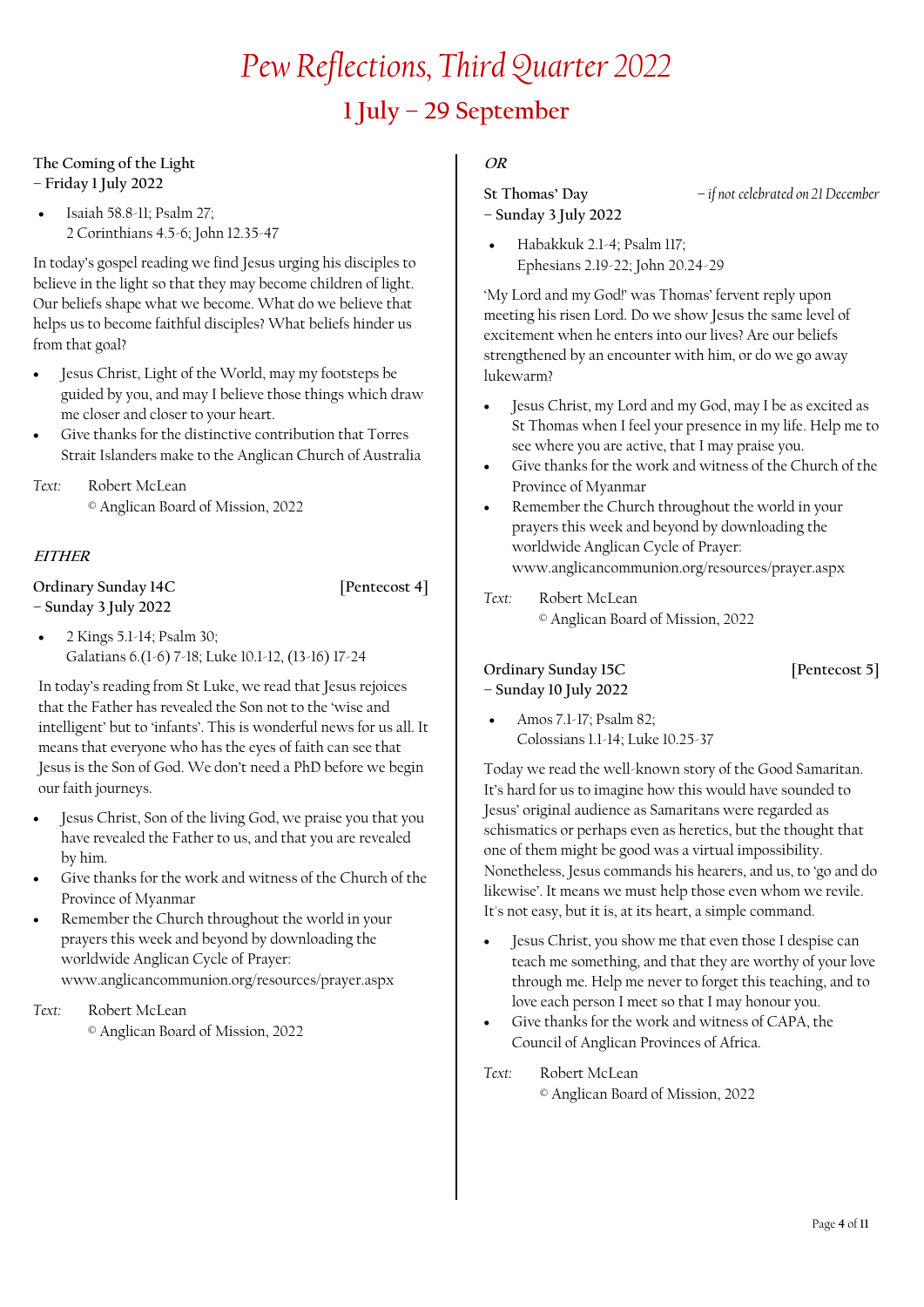

*Your used and mint postage stamps are valuable to ABM because we can use them to help fund mission.*

Please trim used stamps with a 1 cm border around them and separate international stamps from Australian ones.

*Stamp collections are also gratefully received.*

Please send your stamps to:

ABM Locked Bag Q4005 Queen Victoria Building NSW 1230



#### Ordinary Sunday 16C [Pentecost 6] **– Sunday 17 July 2022**

• Amos 8.1-12; Psalm 52; Colossians 1.15-29; Luke 10.38-42

Today we read of Jesus visiting his friends, Martha and Mary. Martha is the ever-practical and ever-busy sister. She makes a good representative for us, with all the busyness that characterises our lives. Jesus tells her to follow her sister's example – that is, to be more focused on the moment and not to neglect things that are more contemplative and less active.

- Jesus Christ, you are the focus of our prayer. Help us to rid our lives of unnecessary hustle and bustle so that we have time for contemplation, time just to experience the moments you give us, and the experience of being with you in prayer.
- Give thanks for the work and witness of the *Nippon Sei Ko Kai,* the Anglican Church of Japan.

*Text:* Robert McLean © Anglican Board of Mission, 2022

**St Mary Magdalene's Day – Friday 22 July 2022**

• Song of Songs 3.1-4a; Psalm 63; 2 Corinthians 5.14-21; John 20.1-18

In St John's Gospel, we read today of the encounter between the Risen Lord and St Mary Magdalen. Initially mistaking him for a gardener, Mary is then told by Jesus to tell the Eleven that he had defied even death itself, bursting its three-day prison. What a wonderful and life-changing message.

- Jesus Christ, gardener of my soul, help me bring your transformative Resurrection power to any situation that requires it in my life.
- Give thanks for the Church of Bangladesh, remembering especially today their ministry in a predominantly non-Christian context.
- *Text:* Robert McLean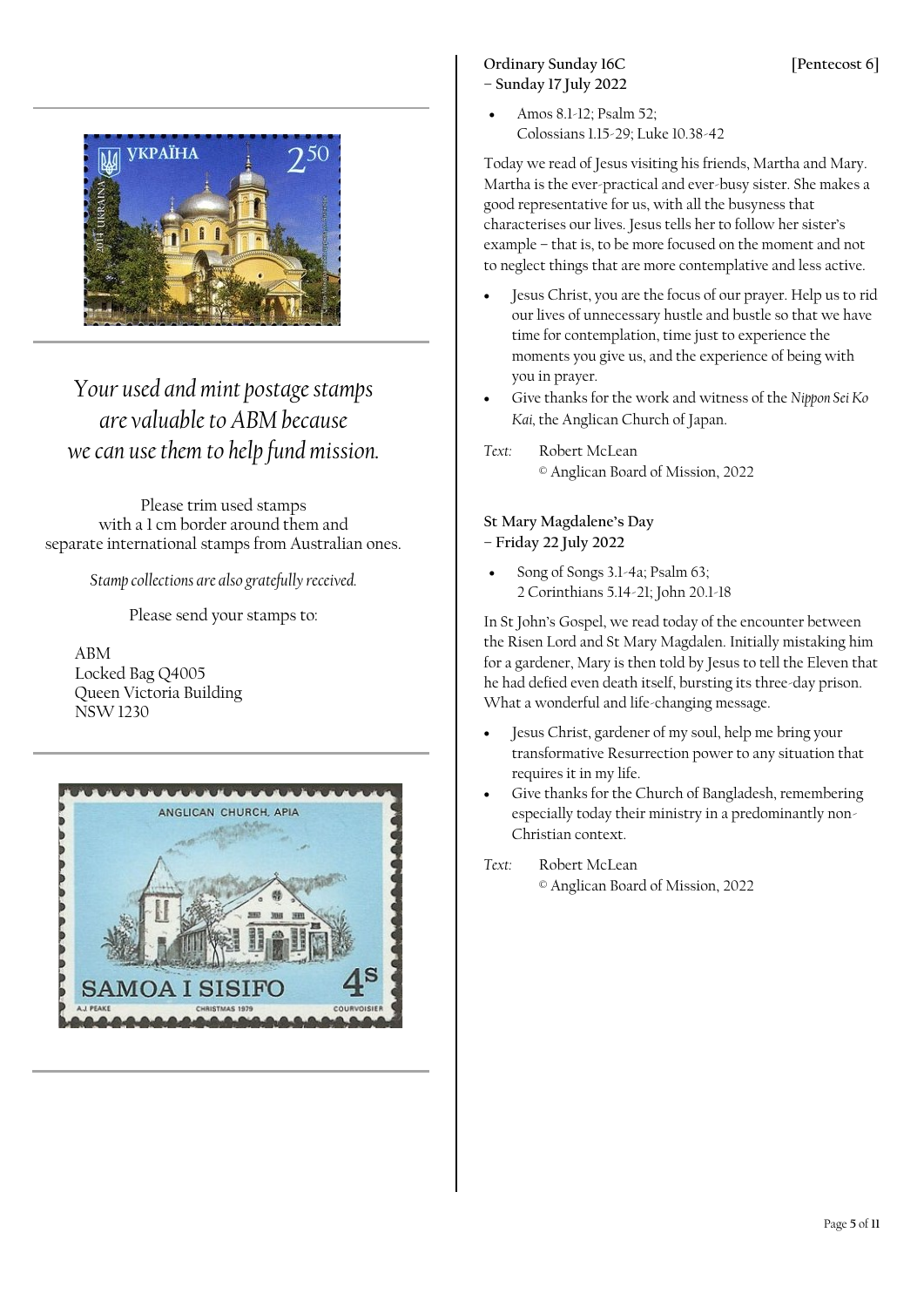Receive regular updates from ABM and our Partners.

# Subscribe [here](http://www.abmission.org/pages/subscribe-to-our-e-news.html)

# You can also learn about ABM on these social networking sites



*Ctrl + click the icons to follow the links*

#### Ordinary Sunday 17C [Pentecost 7] **– Sunday 24 July 2022**

• Hosea 1.2-10; Psalm 85; Colossians 2.6-15 (16-19); Luke 11.1-13

Today in his discourse on prayer, Jesus tells us that the Father will give us not only gifts that we ask for but also the gift of the Holy Spirit. We have a generous and loving Father who always gives us those things that are good for us to have. One of those gifts is the Real Presence of Jesus himself in the Eucharist

- Jesus Christ, truly present in the Eucharist, help me to see all the gifts showered upon me by the Father and help me to fill my heart with appreciation and gratitude.
- Give thanks for the Church of South India, remembering especially today their ministry in a predominantly non-Christian context.
- *Text:* Robert McLean © Anglican Board of Mission, 2022

#### **St James' Day – Monday 25 July 2022**

• Jeremiah 45; Psalm 126; *either* Acts 11.27-12.3 *or* 2 Corinthians 4.7-15; Matthew 20.20-28

Today we read of the disciple's annoyance with the mother of the *Sons of Thunder,* James and John who wanted a favour from Jesus. One can almost imagine it – '… Nothing big, Jesus, just to be seated on your right and on your left in this kingdom of yours'. Jesus response to her boys, is to ask whether or not they can drink from the cup that he is about to drink, and that seating arrangements are God's choice. It puts them all back in their place, even as the two disciples pluckily respond that they are indeed able to drink from that cup.

- Jesus Christ, King of heaven, help me not to jostle for status and recognition, but rather to prove my ability, rather than just talk about it, so that your Father finds me worthy of your promises.
- Give thanks for the witness of St George's College in East Jerusalem, giving thanks for the renovations they have been able to complete while the country's borders were closed, as they now prepare for the resumption of pilgrims and courses.
- *Text:* Robert McLean © Anglican Board of Mission, 2022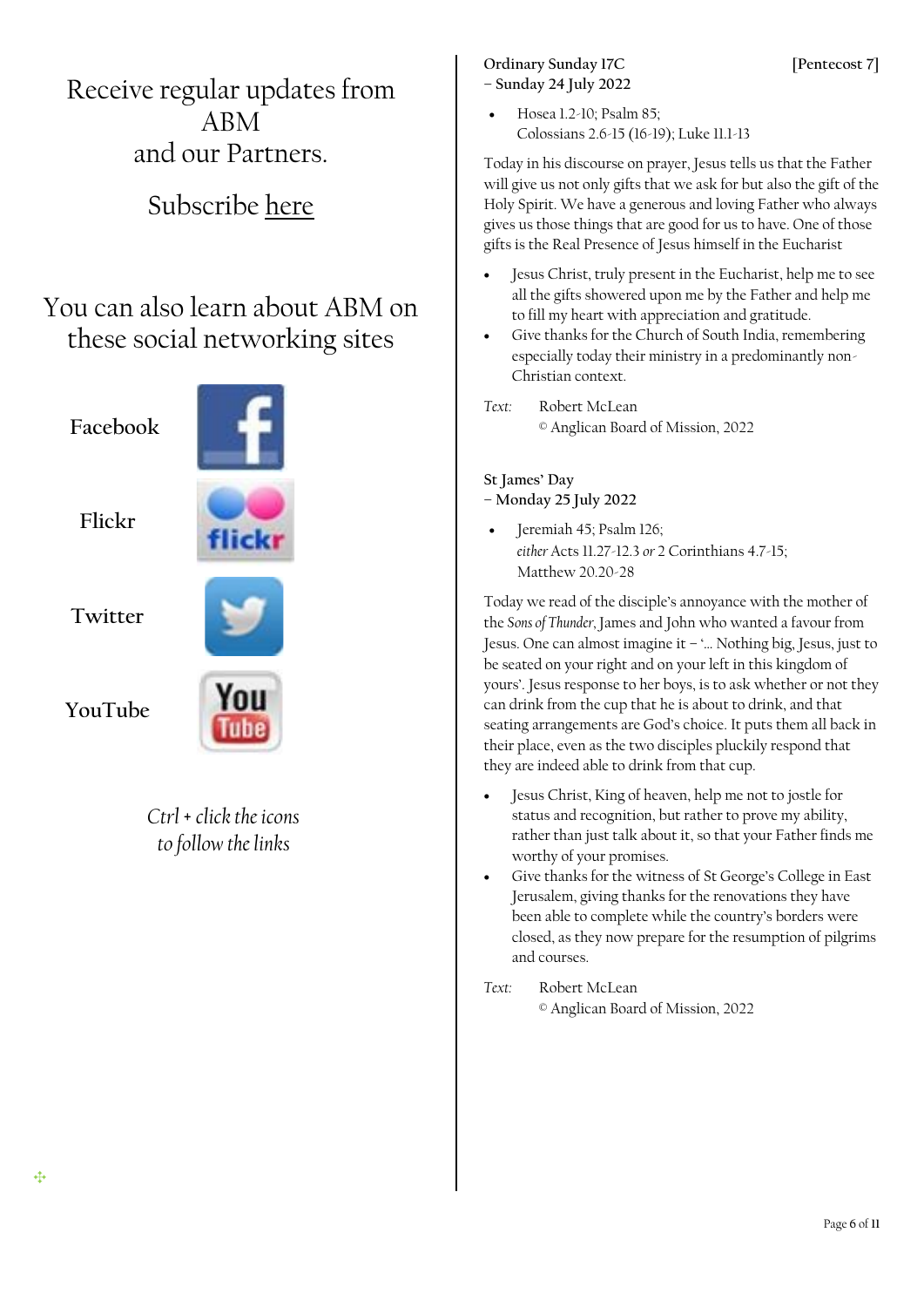#### **Ordinary Sunday 18C [Pentecost 8] – Sunday 31 July 2022**

• Hosea 11.1-11; Psalm 107.1-9, 43; Colossians 3.1-11; Luke 12.13-21

Jesus tells us the Parable of the Rich Fool – someone who wants to store up his harvest rather than worrying about the state of his soul. How can we worry less about material things and concentrate on building up our love for God and for our neighbours?

- Jesus Christ, more precious than gold or diamonds, help me to seek those things that are worthy of storing up in my soul so that I will not live to die a rich fool.
- Give thanks for ABM's networking partner, Episcopal Relief and Development (ERD), based in the United States of America.
- *Text:* Robert McLean © Anglican Board of Mission, 2022

**St Stephen's Day** *– Transferred from 26 December 2021* **– Wednesday 3 August 2022**

• 2 Chronicles 24.17-22; Psalm 31.1-8; Acts 6.8-10; 7.54-60; Matthew 10.17-22

The story of the death of St Stephen reminds us of all the martyrdoms throughout Christian history, from his to more recent ones in places like Egypt and Iraq. Forgive us when we falsely think and claim to be persecuted when, in fact, we live in a country where persecution of Christians is virtually nonexistent. Send your Spirit to remind us that a different interpretation of Scripture does not mean persecution, and to help us to be constantly vigilant against a martyrdom complex.

- Jesus Christ, strength of the martyrs, help me to live like St Stephen, so that when I die, I can also see the heavens opened and the Son of Man standing at the right hand of God.
- Give thanks for the Church of North India, remembering especially today their ministry in a predominantly non-Christian context.
- *Text:* Robert McLean

© Anglican Board of Mission, 2022

#### **The Feast of the Transfiguration of our Lord – Saturday 6 August 2022**

• Daniel 7.9-10, 13-14; Psalm 97; 2 Peter 1.16-19 (20-21); Mark 9.2-10

St Mark tells us that the disciples heard a voice from beyond the cloud, saying, *This is my Son, the Beloved; listen to him!* Lord, forgive us when we have not listened to your Beloved Son, when we have turned away listening to other voices. May your words ring in our ears, so that we are always brought back to Jesus.

- Help me to listen for Jesus' voice, that I may follow him all the days of my life.
- Give thanks for the work and witness of the Anglican Church in Aotearoa, New Zealand and Polynesia
- Pray for nuclear disarmament and for all who eagerly work towards peace (today is also Hiroshima Day).

*Text:* Robert McLean

© Anglican Board of Mission, 2022

#### **Ordinary Sunday 19C [Pentecost 9] – Sunday 7 August 2022**

• Isaiah 1.1, 10-20; Psalm 50.1-8, 23-24; Hebrews 11.1-3, 8-16 (17-28); Luke 12.32-40

St Luke writes that Jesus tells us to be alert. But alert for what? The answer is for the coming of the master. So we should not be wasting our time doing things that do not prepare for that arrival. We should be profligate in loving others as we love ourselves. That is what Jesus wants us to do.

- Jesus Christ, King of love, help me to prepare for your coming by loving others as you would want. May love of others become a central characteristic of my life.
- Give thanks for the work and witness of the Church of the Province of South-East Asia.

*Text:* Robert McLean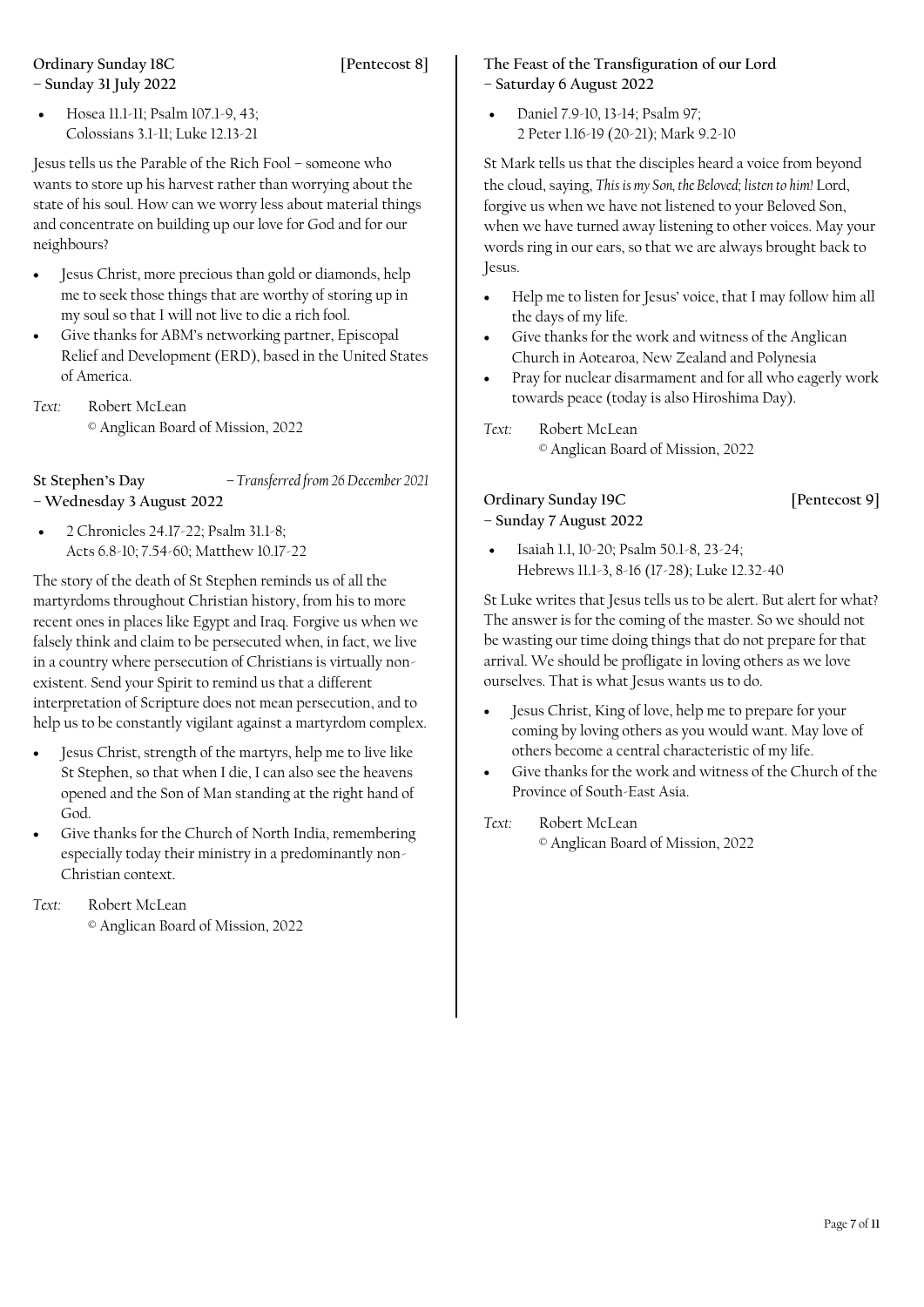# **Ordinary Sunday 20C [Pentecost 10]**

**– Sunday 14 August 2022**

• Isaiah 5.1-7; Psalm 80.1-2, 8-19; Hebrews 11.29 – 12.2; Luke 12.49-59

St Luke reports the advice Jesus gives us about settling with an opponent. Of course, not every argument ends up in a court case, but it is wise advice: any argument can end up backfiring and it is better to be sensible and come to an agreement.

- Jesus Christ, Judge of all, help me to avoid conflict lest I should end up hurt as well as those with whom I argue. Teach me to pursue solutions, not create problems.
- Give thanks for the Church of the Province of Central Africa, remembering especially the work of the Zambia Anglican Council.
- *Text:* Robert McLean © Anglican Board of Mission, 2022

## **St Mary's Day**

**– Monday 15 August 2022**

• Isaiah 61.10-62.3; Psalm 113; Galatians 4.4-7; Luke 2.1-7

Today's gospel narrative tells us about the birth of Jesus – how he came into the world at a particular time in a certain place. How can we be like the Blessed Virgin Mary and make Jesus alive in our own time and place?

- Jesus Christ, Son of God, son of Mary, help me to bring you to birth here and now so that this generation may know you and the love you have for us.
- Give thanks for the work and witness of the Episcopal Church in the Philippines.
- *Text:* Robert McLean © Anglican Board of Mission, 2022

## **Ordinary Sunday 21C** [Pentecost 11]

- **– Sunday 21 August 2022**
- Jeremiah 1.4-10; Psalm 71.1-6; Hebrews 12.18-29; Luke 13.10-17

St Luke tells us in today's Gospel reading about how Jesus healed a crippled woman. Despite this restorative act of God there was outrage from synagogue leader because the healing had been performed on the Sabbath. Where in our lives do we grumble against the good things that God has done for others?

- Jesus Christ, Healer of the sick, help me see where you have acted so that I can praise God, rather than embracing hypocrisy and futile anger. May I celebrate the wonderful things you have done for others.
- Give thanks for the work and witness of the Anglican Church of Korea, the *Daehan Seong Gong Hoe.*
- *Text:* Robert McLean © Anglican Board of Mission, 2022

### **St Bartholomew's Day**

**– Wednesday 24 August 2022**

• Deuteronomy 18.15-18; Psalm 145.10-18; Revelation 21.9b-14; John 1.45-51

Bartholomew is also known in the gospels as Nathaniel. In the middle of a very brief encounter with Jesus he proclaims that this rabbi is not only the King of Israel but also the Son of God. May we be equally quick to discern who Jesus is and may our lives be as transformed as Bartholomew's was by Jesus.

- Jesus Christ, Son of God, King of Israel, may I recognise you throughout my life, and may I go wherever you lead me without fear or shame.
- Give thanks for the work and witness of the Anglican Church of Melanesia.
- *Text:* Robert McLean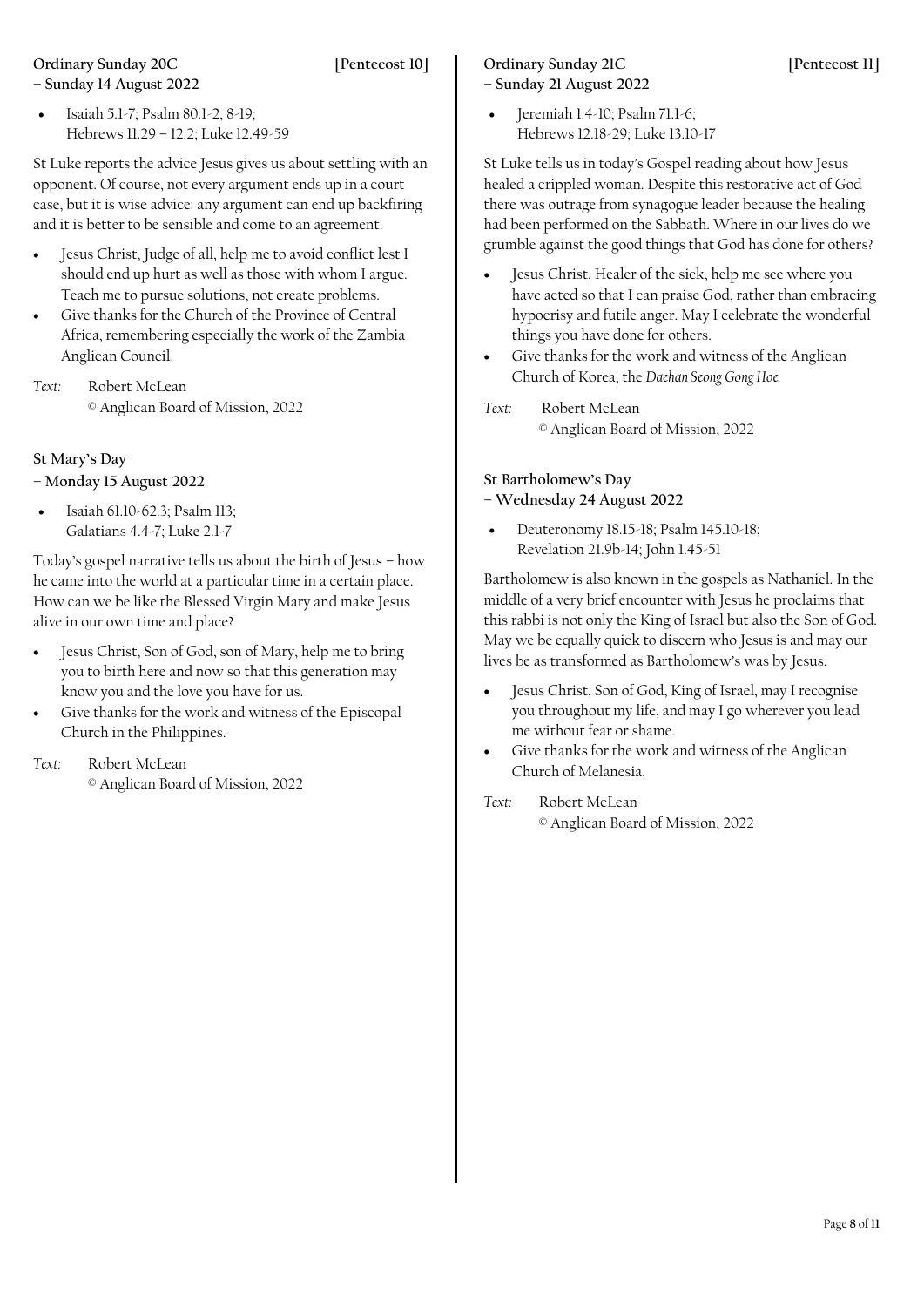# **Ordinary Sunday 22C [Pentecost 12]**

**– Sunday 28 August 2022**

• Jeremiah 2.4-13; Psalm 81.1, 10-16; Hebrews 13.1-8, 15-16; Luke 14.1 (2-6) 7-14

Jesus again heals on the Sabbath, at the beginning of a dinner party (vv. 2-6) and then gives a counter-cultural lesson. He tells his audience not to throw a dinner party for friends, but rather to invite the poor, the crippled, the lame, and the blind because they will not be able to repay the host with a reciprocal invitation, unlike their friends. Where in our lives and in our parishes do we welcome in those who could never repay us?

- Jesus Christ, friend of the outcast, help me to give without expecting anything in return. Help me to see your face in those whom society rejects.
- Give thanks for all those who donate so generously to ABM and AID. May God bless them for their open-handed and open-hearted generosity.
- *Text:* Robert McLean © Anglican Board of Mission, 2022

**The Martyrs of New Guinea – Friday 2 September 2022**

• Zephaniah 3.14-20; Psalm 130; Romans 8.33-39; John 12.20-32

Jesus tells us that *unless a grain of wheat falls into the earth and dies, it remains just a single grain; but if it dies, it bears much fruit.* The Martyrs of New Guinea, which was then part of the Anglican Church, gave up their lives to honour their Saviour. Most of us are not called to martyrdom, but we can offer things to God that are costly nonetheless. What can we give over to God as individuals and as parishes that will bear much fruit?

- Jesus Christ, Inspiration of the martyrs, help me to offer my whole life to you, no matter what the cost, so that I will be fruitful.
- Give thanks for the work and witness of the Anglican Church of Papua New Guinea, remembering especially today the staff and ordinands at Newton Theological College in Popondetta, and the staff and students at Adult Literacy Centres around the country.

*Text:* Robert McLean © Anglican Board of Mission, 2022

### **Ordinary Sunday 23C [Pentecost 13]**

**– Sunday 4 September 2022**

• Jeremiah 18.1-11; Psalm 139.1-5, 12-18; Philemon 1.1-25; Luke 14.25-35

Today we read St Luke's account of Jesus addressing the crowd about the cost of being a disciple. Not only does it require forethought and detailed planning, like a person preparing to build a tower, but it also requires detachment from both family and possessions. That is not to say that relationships and material objects are bad in themselves, but that they can be distractions from the mission Jesus has for each one of us. How can we, as individuals and as a Church, leave those things behind that hinder our ability to be ardent disciples of Jesus?

- Jesus Christ, the Way, the Truth and the Life, help me to leave anything that gets in the way behind, so that I can follow your path and bring others to you.
- Give thanks for the work and witness of the Episcopal Church of Jerusalem and the Middle East.

*Text:* Robert McLean © Anglican Board of Mission, 2022

**Ordinary Sunday 24C [Pentecost 14] – Sunday 11 September 2022**

• Jeremiah 4.11-12, 22-28; Psalm 14; *either* 1 Timothy 1.1-2, 12-19a *or* 1 Timothy 1; Luke 15.1-10

*This fellow welcomes sinners and eats with them.* The Pharisees' jibe is something that Jesus may well have worn as a badge of honour. How lucky for us that this fellow Jesus does precisely that. Were it up to our own level of righteousness we would never be able to feast with Jesus, but that is what he calls us to do week by week at the Eucharistic feast. What a joy that is. George Herbert expresses his eagerness for the Eucharist in his 1633 poem, *The Banquet*:

> Welcome sweet and sacred cheer, Welcome deare; With me, in me, live and dwell: For thy neatnesse passeth sight, Thy delight Passeth tongue to taste or tell.

- Lord Jesus Christ, Priest and Victim in the Eucharistic feast, feed me now and forever. May I always be eager to receive you.
- Give thanks for the work and witness of the Episcopal Church of South Sudan.

*Text:* Robert McLean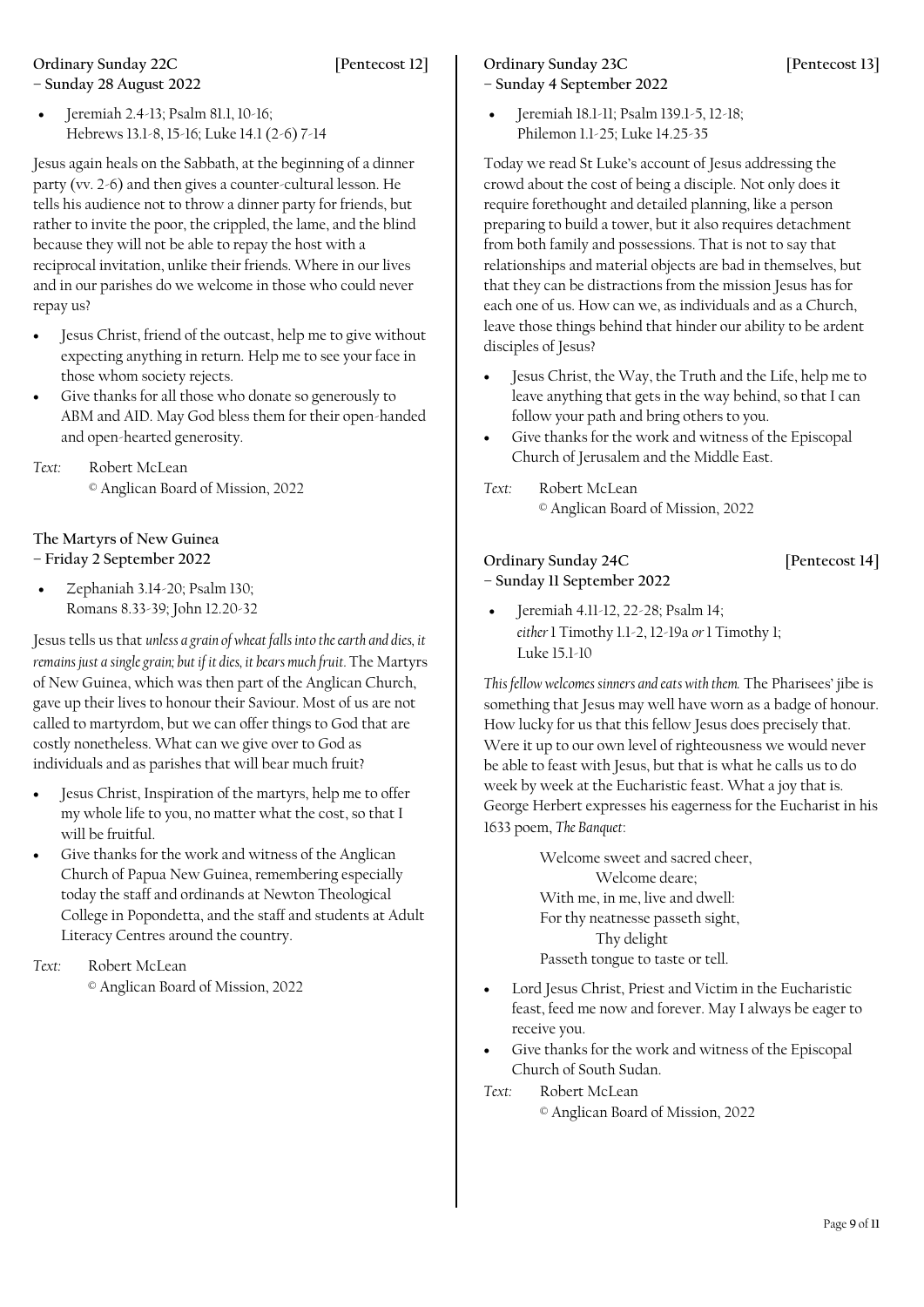#### **Holy Cross Day**

- **– Wednesday 14 September 2022**
- Numbers 21.4b-9; *either* Psalm 78.1-2, 34-48 *or* Psalm 98.1-6; *either* 1 Corinthians 1.18-24 *or* Philippians 2.5-11; John 3.13-17

In a famous passage, St John tells us that *God so loved the world that he gave his only Son, so that everyone who believes in him may not perish but may have eternal life. Indeed, God did not send the Son into the world to condemn the world, but in order that the world might be saved through him*. God wants us to have eternal life. Jesus has not come to condemn the world but to save it. This is wonderful news: God sent his Son to save us from all the evil we do. God's love is so enduring that he still expresses it for us, despite our ragefully nailing Jesus to the Cross. Forgive us, Lord, for we know not what we do.

- Jesus Christ, King reigning from the Tree, forgive me my sins and have mercy upon me.
- Give thanks for the *Hong Kong Sheng Kung Hui*, the Anglican Church of Hong Kong, remembering their work and witness.
- *Text:* Robert McLean © Anglican Board of Mission, 2022

#### **Ordinary Sunday 25C [Pentecost 15]**

- **– Sunday 18 September 2022**
- Jeremiah 8.18 9.1; Psalm 79.1-9; *either* 1 Timothy 2.1-10 *or* 1 Timothy 3.14 – 4.6; Luke 16.1-13

Today we read St Luke's account of the Parable of the Dishonest Manager. The manager is dishonest and is commended by his master for being shrewd. It's hard to know what to make of it. Nonetheless, the message at the end of the passage is clear: No slave can have two masters – if we choose to serve God then we have to accept that to serve him means having no other call on our lives. We ought not to be enslaved by materialism.

- Jesus Christ, serving you is perfect freedom. Help me to choose you as the priority in my life, for you are worth more than gold or silver.
- Give thanks for the work and witness of *La Iglesia Filipina Independiente*, the Philippine Independent Church.

*Text:* Robert McLean

© Anglican Board of Mission, 2022

#### **St Matthew's Day**

- **– Wednesday 21 September 2022**
- Proverbs 3.1-6; Psalm 19.1-6; Ephesians 4.1-14; Matthew 9.9-13

Matthew, and all tax collectors, was hated by his fellow Israelites because he collected taxes for the Roman occupiers. He was regarded as a traitor. And yet Jesus called the traitor to follow him, which he did. Jesus also ate meals with tax collectors and others regarded as sinful – something which scandalised the Pharisees. And yet, they didn't seem to realise that Jesus mission was to heal people from their sin, not to reward the good, let alone the outwardly pious who could just be, as St Matthew describes them later in his Gospel, *like whitewashed tombs, which on the outside look beautiful, but inside they are full of the bones of the dead and of all kinds of filth* (23.27). How can we, individually and collectively, stop being those filth-filled whitewashed tombs?

- Jesus Christ, healer of all that is diseased and corrupt, cure me from all the sin that stands in the way between me and you.
- Give thanks for the work and witness of the Anglican Church of Kenya.
- *Text:* Robert McLean © Anglican Board of Mission, 2022